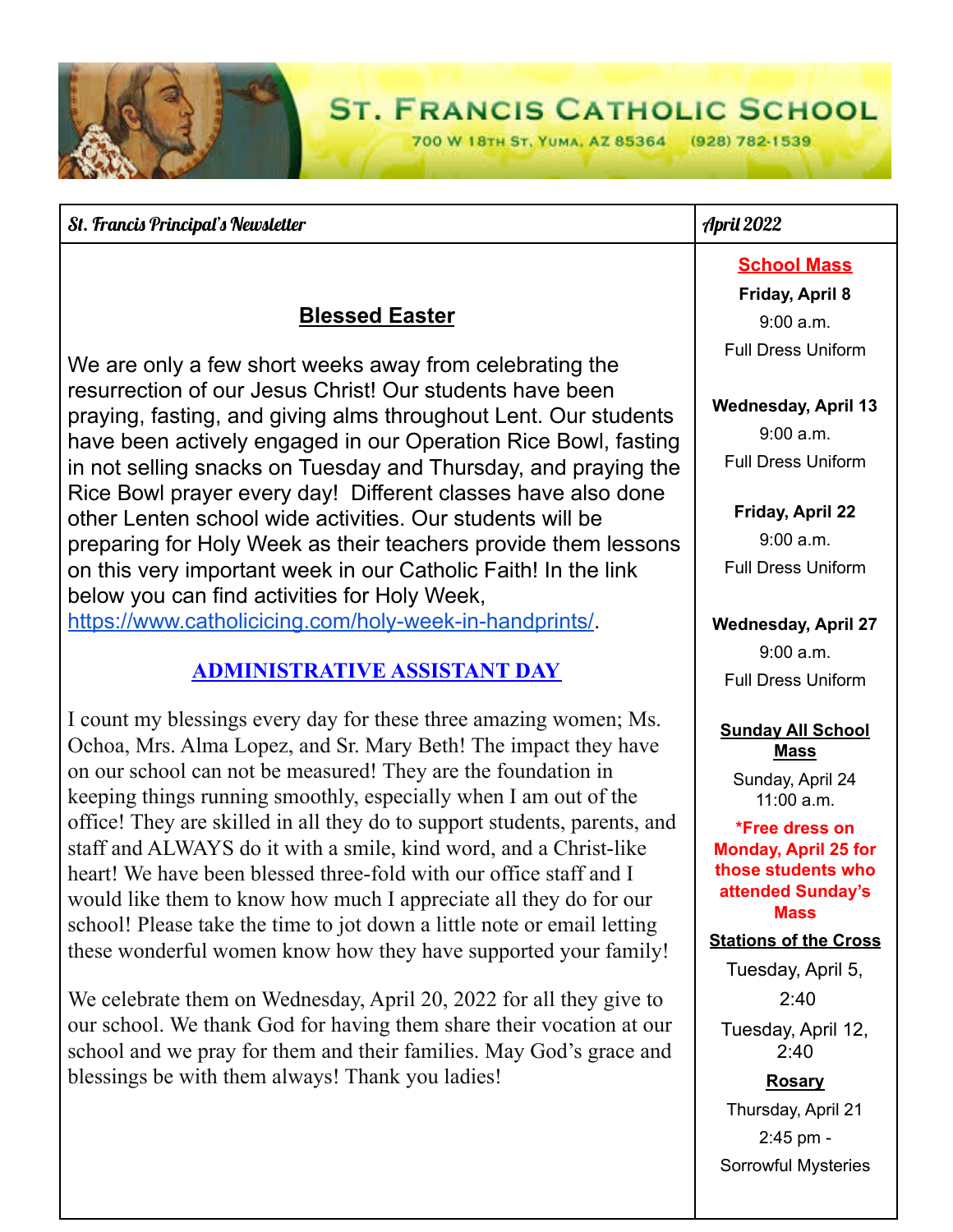### **STUDENT OF THE MONTH FOR FEBRUARY**

#### **A Faithful Catholic**

- Prays daily and takes an active part in the liturgical services
- Values the sacredness of life and creation
- Has a basic knowledge of Catholic teachings and values
- Makes moral decisions based on the teachings of Jesus

|                    |                                 |                                                                                                                                                                                                                                                                                                                                                                                                                                                                                                                                                                     | <u></u>                                                                                                              |
|--------------------|---------------------------------|---------------------------------------------------------------------------------------------------------------------------------------------------------------------------------------------------------------------------------------------------------------------------------------------------------------------------------------------------------------------------------------------------------------------------------------------------------------------------------------------------------------------------------------------------------------------|----------------------------------------------------------------------------------------------------------------------|
| February           | <b>Student of</b><br>the Month  | <b>SLE(s) and Gospel Value</b>                                                                                                                                                                                                                                                                                                                                                                                                                                                                                                                                      | В<br>Will be                                                                                                         |
| Prekindergarten    | Gema<br>Pelayo                  | Gema has shown much growth this<br>year in Pre-K. She loves to lead us in<br>prayer, and reminds us we are all<br>friends of Jesus. We have witnessed<br>Gema many times being genuine<br>and loving to her classmates. When<br>she sees any one of her peers being<br>sad or discouraged, she is always<br>right there to cheer them on and<br>encourage them. She includes<br>peers when she sees they are alone,<br>and she is always the first to ask<br>them to join her. Thank you, Gema<br>for using your leadership skills by<br>being a Faithful Catholic. | Friday,<br>after the<br><u>Mi</u><br>Mid Teri<br>be ready<br>Monday<br>you<br>que<br>conce<br>con<br>classroo<br>a r |
| Kindergarten       | Giselle<br>Gonzales-<br>Chapman | Giselle demonstrates a Faithful<br>Catholic every day. She prays<br>reverently during Mass and in the<br>classroom. I can count on Giselle to<br>be that role model that we need<br>during prayer and religion class. She<br>has such a loving, warming heart.<br>She is kind, patient, responsible,<br>dedicated, and such a hard worker.<br>Thank you, Giselle, for being you, for<br>sharing Jesus' love with others.                                                                                                                                            | NO:<br>Easter<br>from Ho<br>April 15<br>dismiss<br>April 18.<br>return t<br>Tuesd                                    |
| <b>First Grade</b> | cece<br>Schmidt                 | Cece models what it is to be a<br>Faithful Catholic by her respect for<br>God. Cece prays reverently every<br>time she attends school Mass and<br>participates in singing. She also<br>demonstrates respect and love for<br>Jesus in the classroom when she<br>recites and displays understanding<br>of her daily prayers. Cece continues<br>to show love when she shows<br>respect for her teacher and peers.                                                                                                                                                      |                                                                                                                      |

# **Reminders**

The April calendar is now located in Parents Web and in the Brown Envelope and under the Calendars tab.

#### **Student of the Month**

awarded on April 8, 2022  $e$  9:00 Mass.

#### **Mid Term**

m grades will v to review on  $v$ , April 25. If have any stions or ms, please tact your m teacher for neeting.

## **SCHOOL**

Break will be bly Thursday, with a  $12:05$ al - Monday, Students will to school on ay, April 19, 2022.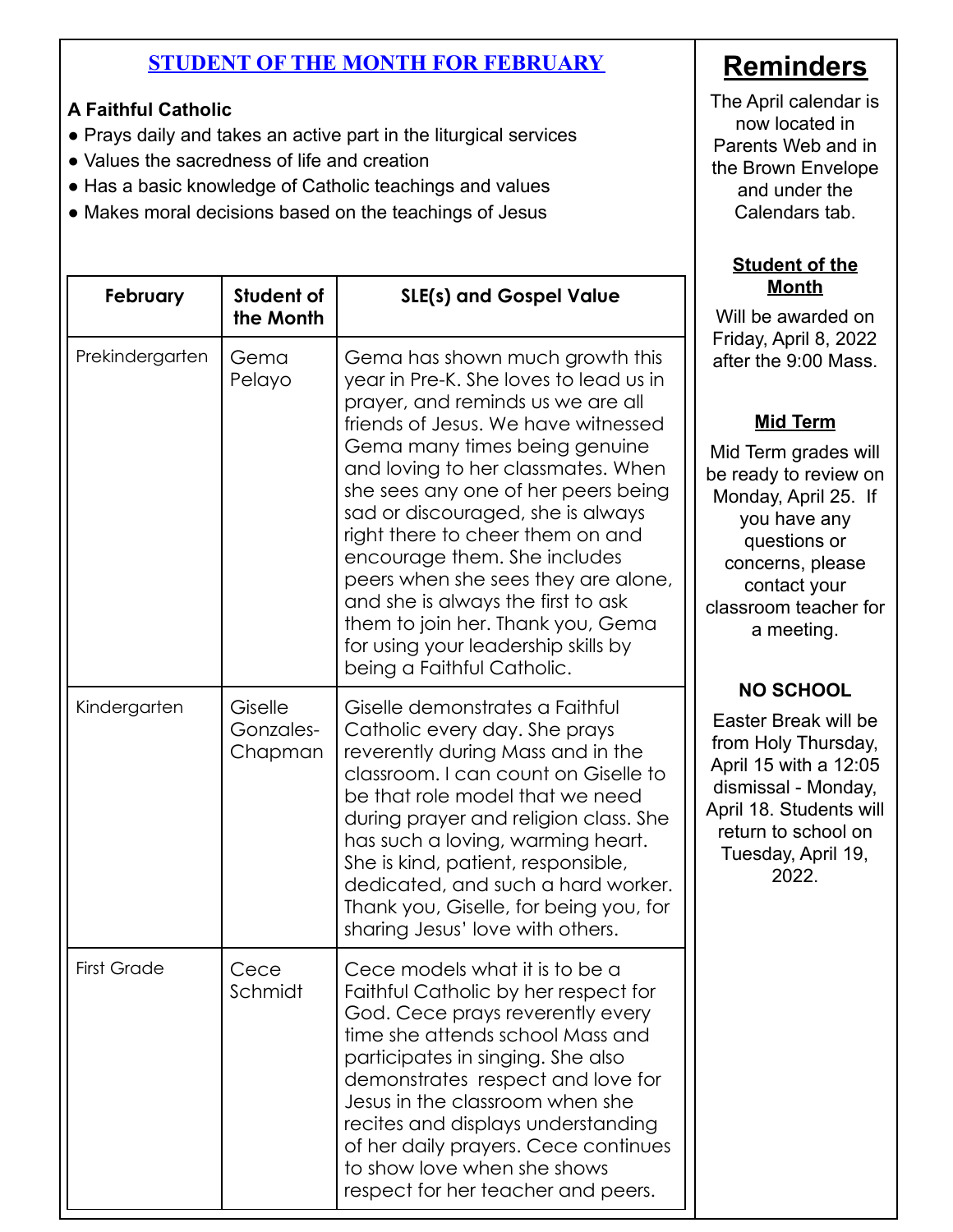|                     |                        | She is kind and helpful to everyone.<br>Cece is a student who spreads the<br>light in the world with her actions!                                                                                                                                                                                                                                                                                                                                                                                                                       |
|---------------------|------------------------|-----------------------------------------------------------------------------------------------------------------------------------------------------------------------------------------------------------------------------------------------------------------------------------------------------------------------------------------------------------------------------------------------------------------------------------------------------------------------------------------------------------------------------------------|
| <b>Second Grade</b> | <b>Bruno</b><br>Discua | Bruno demonstrates initiative and<br>relishes any chance that he can be<br>a positive leader as a Faithful<br>Catholic. Bruno shows reverence<br>and pride when doing daily prayers,<br>participation in school mass, and<br>school rosary. It is with great pride to<br>share that I also see him be an<br>example to his younger sister during<br>Sunday mass, clapping and singing<br>along with the church band. Bruno's<br>faith is ever growing and spreads<br>through his example.                                               |
| <b>Third Grade</b>  | Luis Varela            | Luis's faith drives every aspect of his<br>day. He has a very deep<br>appreciation for Jesus' death and<br>resurrection, the forgiveness of sins,<br>and an awareness of all of the<br>angels and saints that are present<br>with us in Mass. He asks for prayer,<br>he prays for others, and looks to our<br>saint, St. Francis, to pray for our class<br>at the end of each day. Luis, know<br>that the Holy Spirit will continue to<br>guide you, pray with you, and give<br>you comfort in the never-ending<br>love He has for you. |
| Fourth Grade        | Emily<br>Freeman       | Emily is an excellent example of a<br>faithful catholic. She shows her faith<br>by praying every day and being a<br>role model to her classmates. She<br>enjoys learning about her faith.<br>Good Job!                                                                                                                                                                                                                                                                                                                                  |
| <b>Fifth Grade</b>  | Emma<br>Thompson       | Emma is an excellent example of a<br>faithful Catholic. Being a faithful<br>Catholic is more than just<br>memorizing prayers and attending<br>mass, it's actively living out what the<br>Bible teaches us, which is to be kind,<br>accepting, a good steward, and<br>stand up for what she believes in.<br>Emma demonstrates daily what it<br>means to be a faithful Catholic, not<br>only in her participation in Mass and<br>other school events but also in her                                                                      |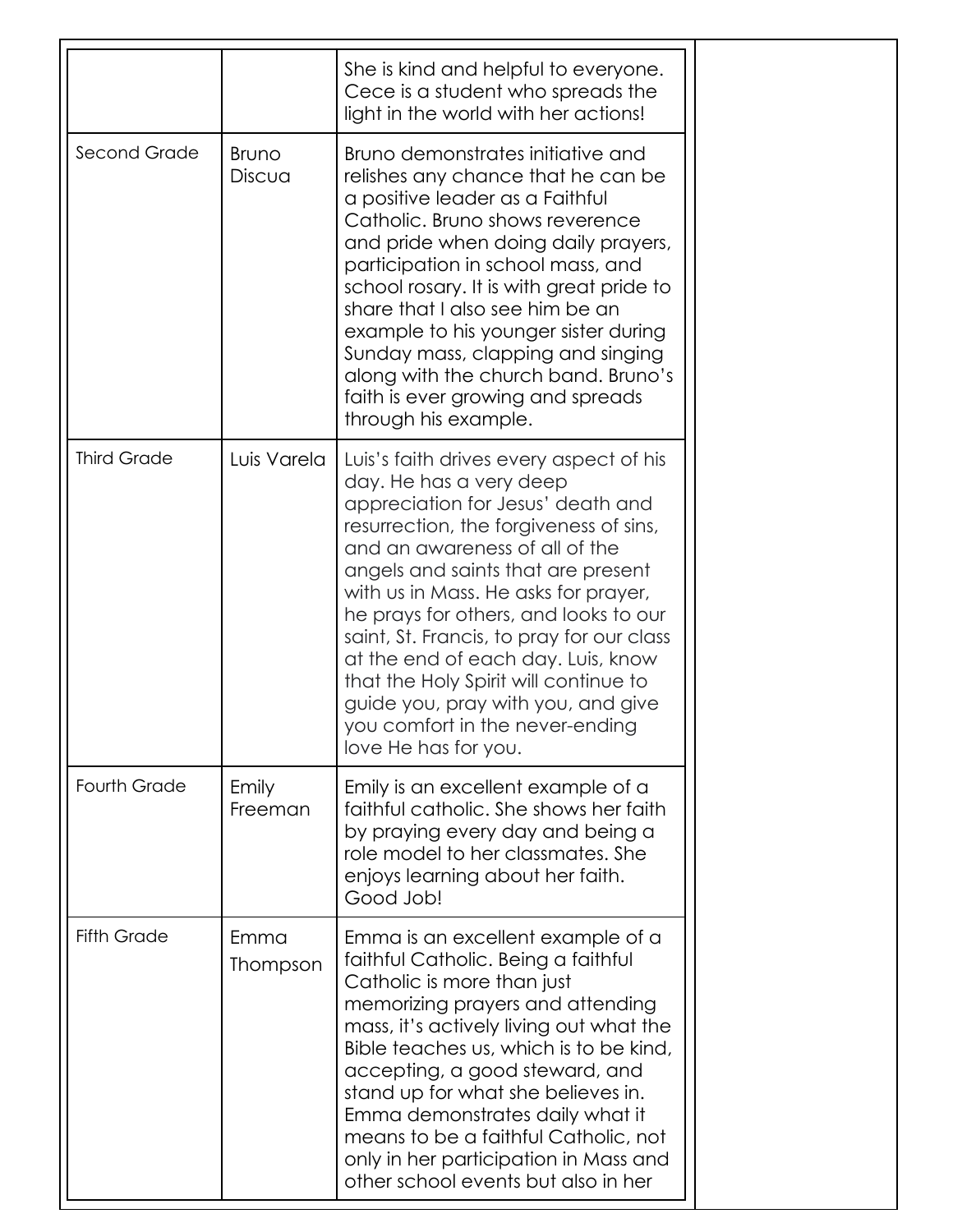|               |                      | actions and her interactions with<br>everyone she encounters. Emma,<br>God bless you and know that all the<br>good you do is seen even when you<br>don't think anyone is watching.                                                                                                                                                                                                                                                                                                                                           |
|---------------|----------------------|------------------------------------------------------------------------------------------------------------------------------------------------------------------------------------------------------------------------------------------------------------------------------------------------------------------------------------------------------------------------------------------------------------------------------------------------------------------------------------------------------------------------------|
| Sixth Grade   | Enrique<br>Garibaldi | Enrique is a faithful Catholic. He<br>displays faithfulness to God,<br>demonstrated by his enthusiasm for<br>learning about faith and is a role<br>model to his classmates. Enrique<br>follows in the footsteps of Christ in his<br>desires to serve others. He is an<br>active altar server and offers each<br>week to participate in the mass in<br>service to God. I want you to know<br>that I recognize your leadership in<br>our faith. Thank you Enrique for<br>being the best version of yourself.<br>God bless you. |
| Seventh Grade | Carlos<br>Guzman     | Carlos is a faithful Catholic even<br>outside the classroom. He is seen in<br>the church community participating<br>in Masses and engaging in ministry<br>with his family. He is a role model to<br>his classmates during school rosaries,<br>stations of the Cross, and Masses.<br>Carlos continues to demonstrate his<br>knowledge of his Faith to those<br>around him. May you stay on this<br>faithful and religious path Carlos.<br>God Bless!                                                                          |
| Eighth Grade  | Lizandra<br>Sanchez  | Lizandra has demonstrated being a<br>Faithful Catholic. She prays daily<br>with our class and takes part in Mass<br>by praying solemnly and singing<br>along. She puts forth excellent effort<br>in her religion class and knows all of<br>her prayers. Thank you for being a<br>great example to your peers. Keep<br>up the great work!                                                                                                                                                                                     |
| Library       | Diego<br>Ontiveros   | Diego is a young man who seeks<br>goodness and isn't afraid to roll up his<br>sleeves to lend a helping hand. He is<br>generous, kind, flexible and upbeat.<br>Diego always tries to follow Jesus. He<br>doesn't bother about the complications<br>of the world but focuses on what is in                                                                                                                                                                                                                                    |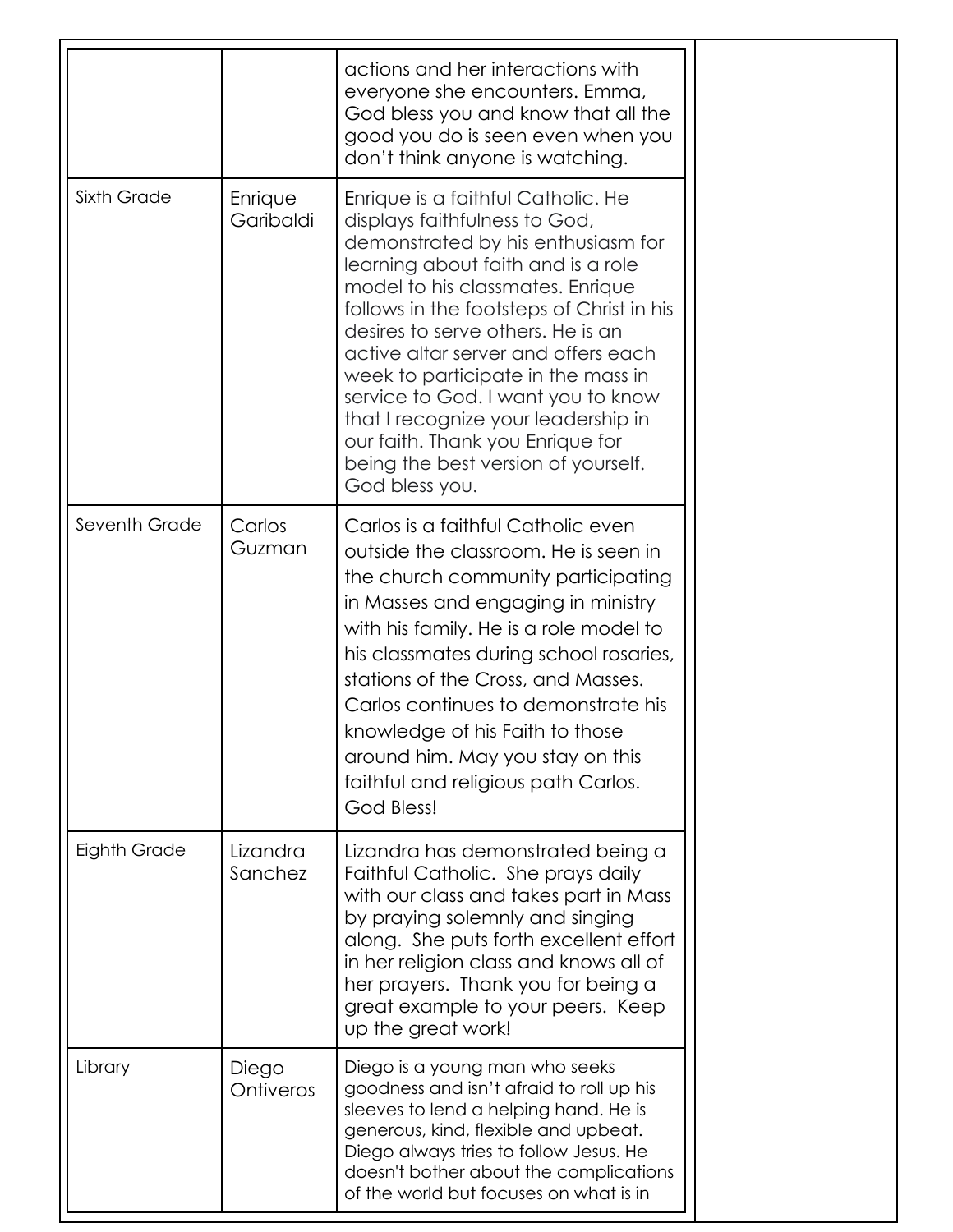|                       |                                  | front of him and what he has the ability<br>to positively affect here and now. He<br>seeks to be the best version of himself,<br>and his ways inspire others to do the<br>same. From his cheerful greetings in the<br>morning, kind words throughout the day<br>and his bright disposition as he heads<br>home in the afternoon, there is a sense<br>of peace that lets those around him<br>know that everything will be okay if we<br>trust in the Lord. God bless you, Diego. |
|-----------------------|----------------------------------|---------------------------------------------------------------------------------------------------------------------------------------------------------------------------------------------------------------------------------------------------------------------------------------------------------------------------------------------------------------------------------------------------------------------------------------------------------------------------------|
| Music                 | McKenzie<br>Avelar<br>Pilkington | McKenzie is a sweet person. She<br>would join Mrs. Slater's Sacramental<br>Class voluntarily just to learn more<br>about her faith. To see her want to<br>know about her Catholic faith is<br>exciting. She truly wants to grow in<br>her faith and find her way in her<br>spiritual journey. McKenzie is very<br>kind; she makes an effort to greet<br>you whenever she sees you. I<br>appreciate you McKenzie and God<br>Bless.                                               |
| Music                 | Emilee<br>Ramirez<br>Hidalgo     | Emilee brings a life to music. Emilee<br>always smiles and enjoys singing.<br>Emilee is always working at being a<br>Christ like example and is a<br>testament to her faith when<br>encouraging others to be their best<br>as well.                                                                                                                                                                                                                                             |
| Physical<br>Education | Chloe<br>Dammeyer                | Chloe is always an example of<br>steadfast faith. She is consistent in<br>everything she does and with her<br>positive attitude and encouraging<br>leadership skills others enjoy being<br>around her. Chloe enjoys sports and<br>is a focal point of games as she<br>competes at a very high level in<br>class.                                                                                                                                                                |

# HOME AND SCHOOL NEWS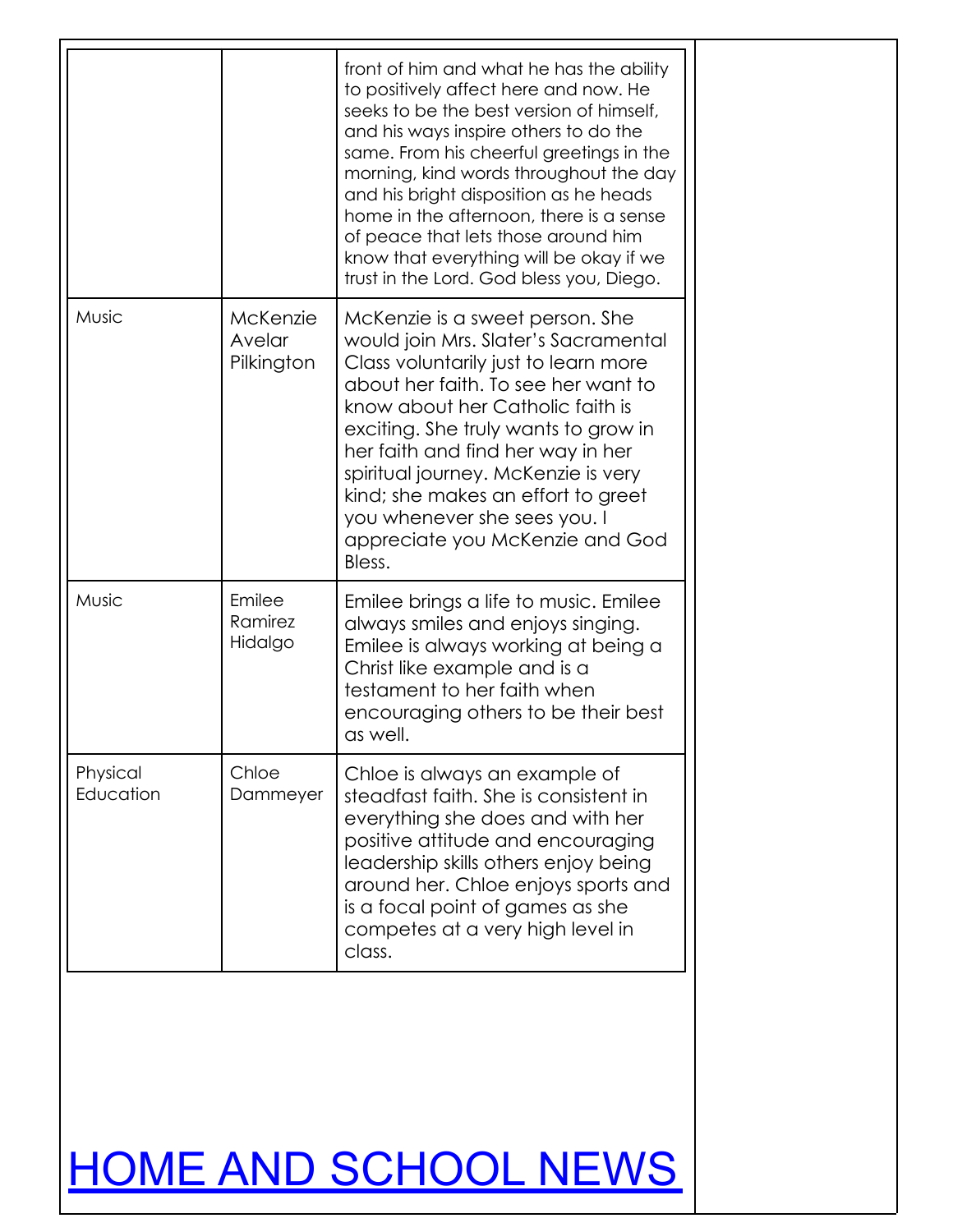We have so many fun activities coming up this month! Our annual student Walk-a-thon is April 29th, more information will be going home with your student soon. We are looking for 10 volunteers to help out from 8 am to 12 pm. If you're interested in volunteering please see our link.

<https://signup.com/go/QAqqMen>

The invitations for the Benefit for the Children have gone out and RSVPs are due Friday, April 1. Please use the link for your RSVP!

[https://docs.google.com/forms/d/e/1FAIpQLSdSi8WdeN4OT0sTUR97RN3Rb01](https://docs.google.com/forms/d/e/1FAIpQLSdSi8WdeN4OT0sTUR97RN3Rb01WeB6vg28kZnYxW3mhssracQ/viewform?usp=sf_link) [WeB6vg28kZnYxW3mhssracQ/viewform?usp=sf\\_link](https://docs.google.com/forms/d/e/1FAIpQLSdSi8WdeN4OT0sTUR97RN3Rb01WeB6vg28kZnYxW3mhssracQ/viewform?usp=sf_link)

We are offering something new this year, for \$400 you can reserve a table for you and 3 other St. Francis couples! Please email [hsa@stfrancisyuma.com](mailto:hsa@stfrancisyuma.com) if you're interested in purchasing a reserved table for you and your friends!

# DADS' CLUB

THANK YOU DADS' CLUB! We are so grateful for all the hard work that Dads' Club has done to get our new age appropriate prekindergarten and kindergarten playground equipment up and ready to use! Their work was laborious to take down and we appreciate the dedication of Maxx Builders and D and H Electric in the use of their employees and machinery!



We would also like to thank our sponsors of the Dads' Club Poker Tournament who helped make the poker tournament one of the best ones yet! A VERY HUGE thank you to Chef Alex Trujillo, who has blessed the Dads' Club in sponsoring the event and provided delicious food for our players! We appreciate what Chef and his family sacrifice and generously donate for this event! May God bless you abundantly!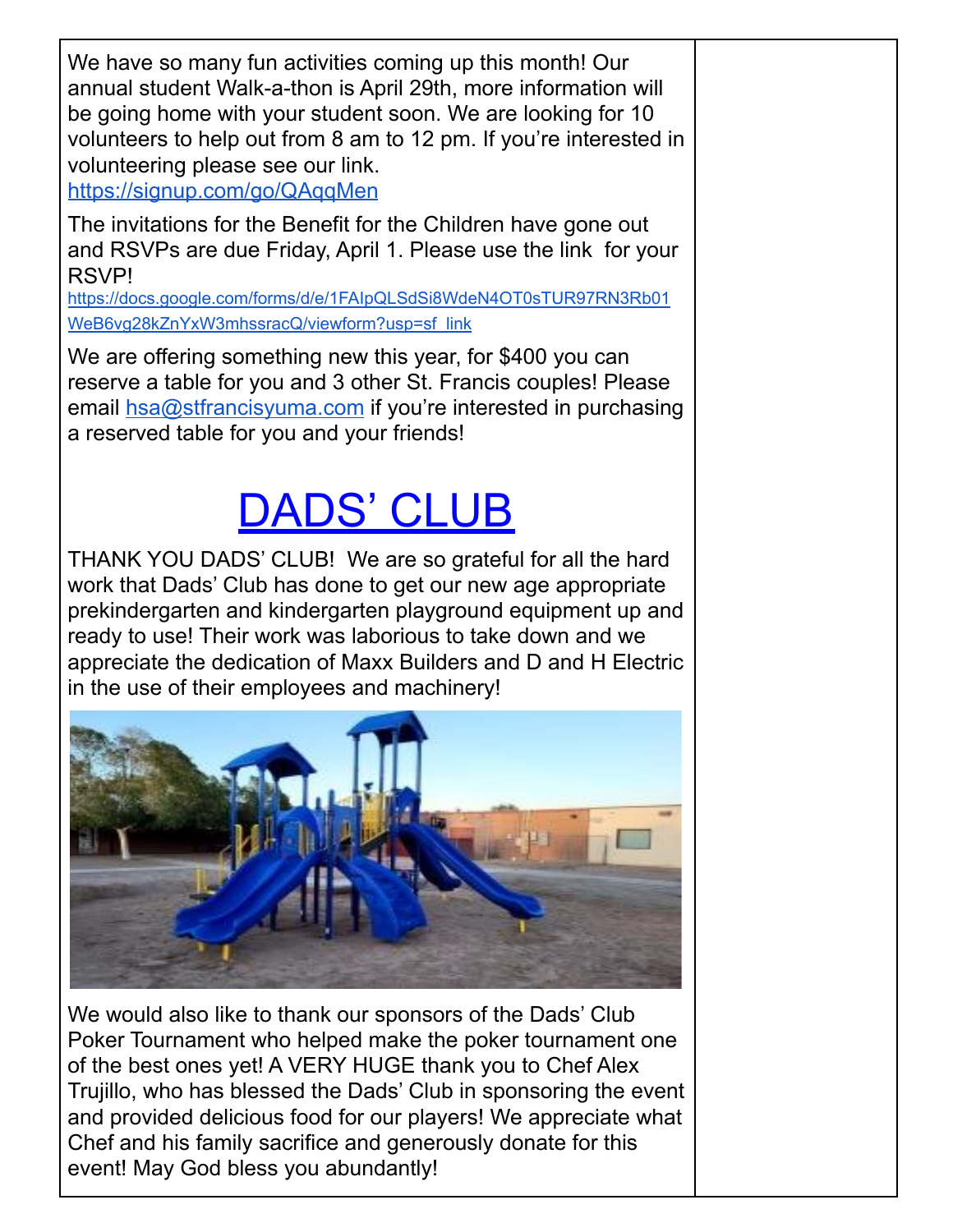| Also, please read the names below and pay patronage to their<br>business in the form of a THANK YOU for supporting our poker<br>tournament! |                                                                                                                                                                                                                                                                                         |  |
|---------------------------------------------------------------------------------------------------------------------------------------------|-----------------------------------------------------------------------------------------------------------------------------------------------------------------------------------------------------------------------------------------------------------------------------------------|--|
| <b>SAVE THE DATE</b><br>Father/ Daughter Dance is scheduled for Friday, May 6, 2022<br>from 6:00-9:00 in the Parish Hall!                   |                                                                                                                                                                                                                                                                                         |  |
| <b>Prizes</b>                                                                                                                               | Dads' Club<br><b>Keist Plumbing</b><br><b>Harrison Trucking</b><br><b>Best Buy</b><br><b>On Track OVerhead Doors</b><br><b>RDO</b><br><b>Fairway Mortgage</b><br>Joel/Laura Chavez Family<br><b>Manuel Arvizu Family</b><br>ACe<br>84 Lumber<br>Tcg_goon<br><b>Master Exterminators</b> |  |
| <b>Royal Flush Donors</b>                                                                                                                   | 3:10 Auto<br><b>D&amp;H Electric</b><br><b>Foxworth-Galbraith Lumber</b><br><b>Keist Plumbing</b><br><b>Yuma Carpets and Tile</b>                                                                                                                                                       |  |
| Helena<br><b>Straight Flush Donors</b>                                                                                                      |                                                                                                                                                                                                                                                                                         |  |
| Four of a Kind Donors                                                                                                                       | <b>Desert Valley Mortuary</b><br>Doorway Home Loans<br><b>Farmers Insurance</b><br><b>Harrison Farms</b><br>Jimmy Dees Bar<br><b>Maxx Builders</b><br>Vega & Vega Engineering<br><b>Eduardo's Mexican Food</b>                                                                          |  |
| <b>Full House Donors</b>                                                                                                                    | 84 Lumber<br><b>Exit Realty</b><br><b>Rascon Trucking</b><br><b>Yuma Pest</b>                                                                                                                                                                                                           |  |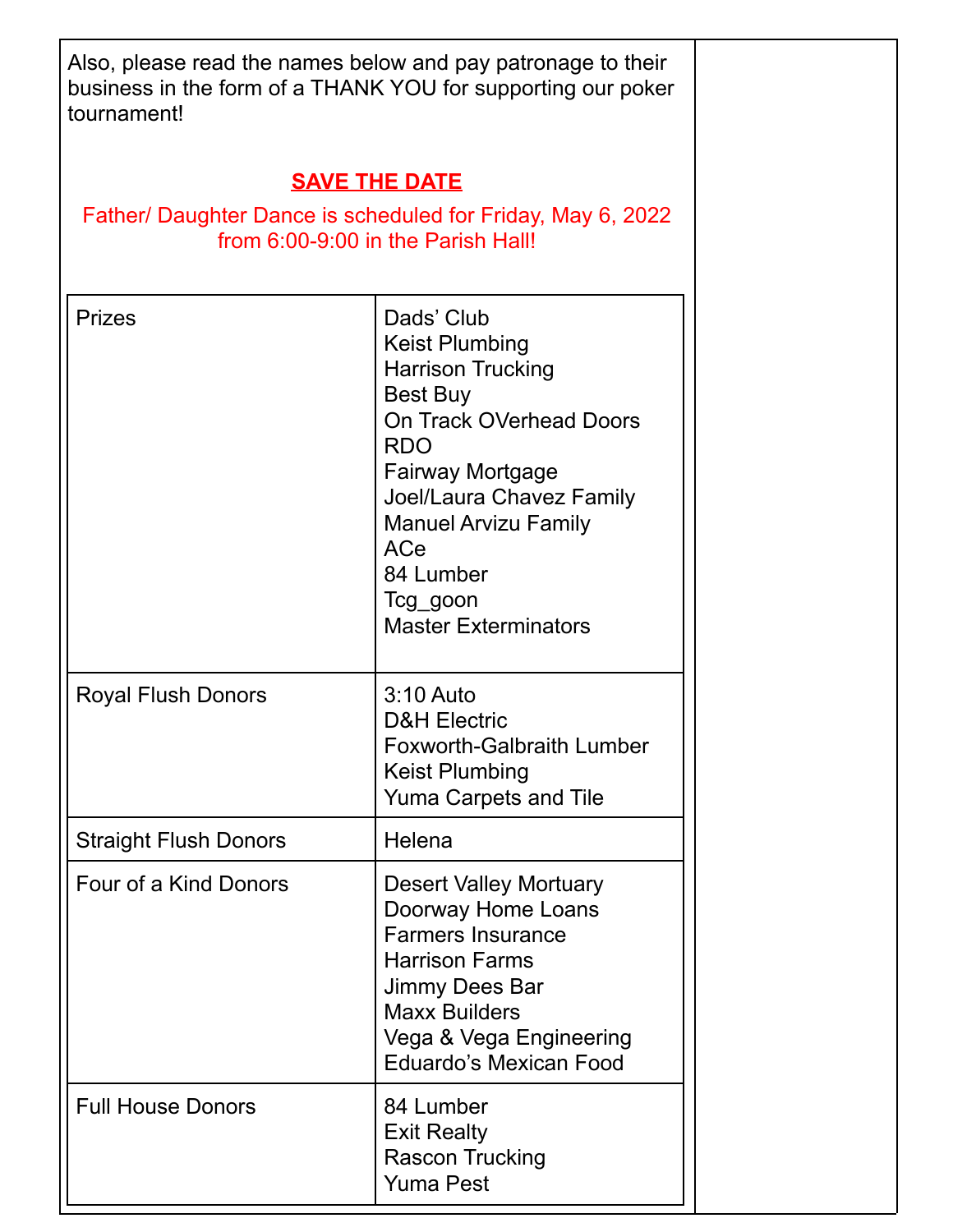D3 Auto Body

# BOOSTER CLUB NEWS

# **SAVE THE DATE**

Spring Sports Banquet is scheduled for Friday, May 11, 2022 from 6:00-7:00 in the Parish Hall!

WE ARE CURRENTLY RECRUITING A SECRETARY FOR THE BOOSTER CLUB. MEETINGS ARE HELD ONCE A WEEK FOR ABOUT AN HOUR (HOURS CAN BE COUNTED TOWARD YOUR SERVICE HOUR COMMITMENT). IF YOU ARE INTERESTED, PLEASE CALL THE FRONT OFFICE AND LEAVE YOUR NAME AND NUMBER.

# STUDENT COUNCIL



The Student Council will be hosting the April Spirit Day, Pastel Colors on Tuesday, April 26. Envelopes will be going home on Tuesday, April 19, \$2 per child, \$5 per family of 3 or more. They are **due back into the office** on Monday, April 25. Please meet the deadline to avoid your child not being in the uniform of the day, resulting in a detention. All funds will be donated to Operation Rice Bowl!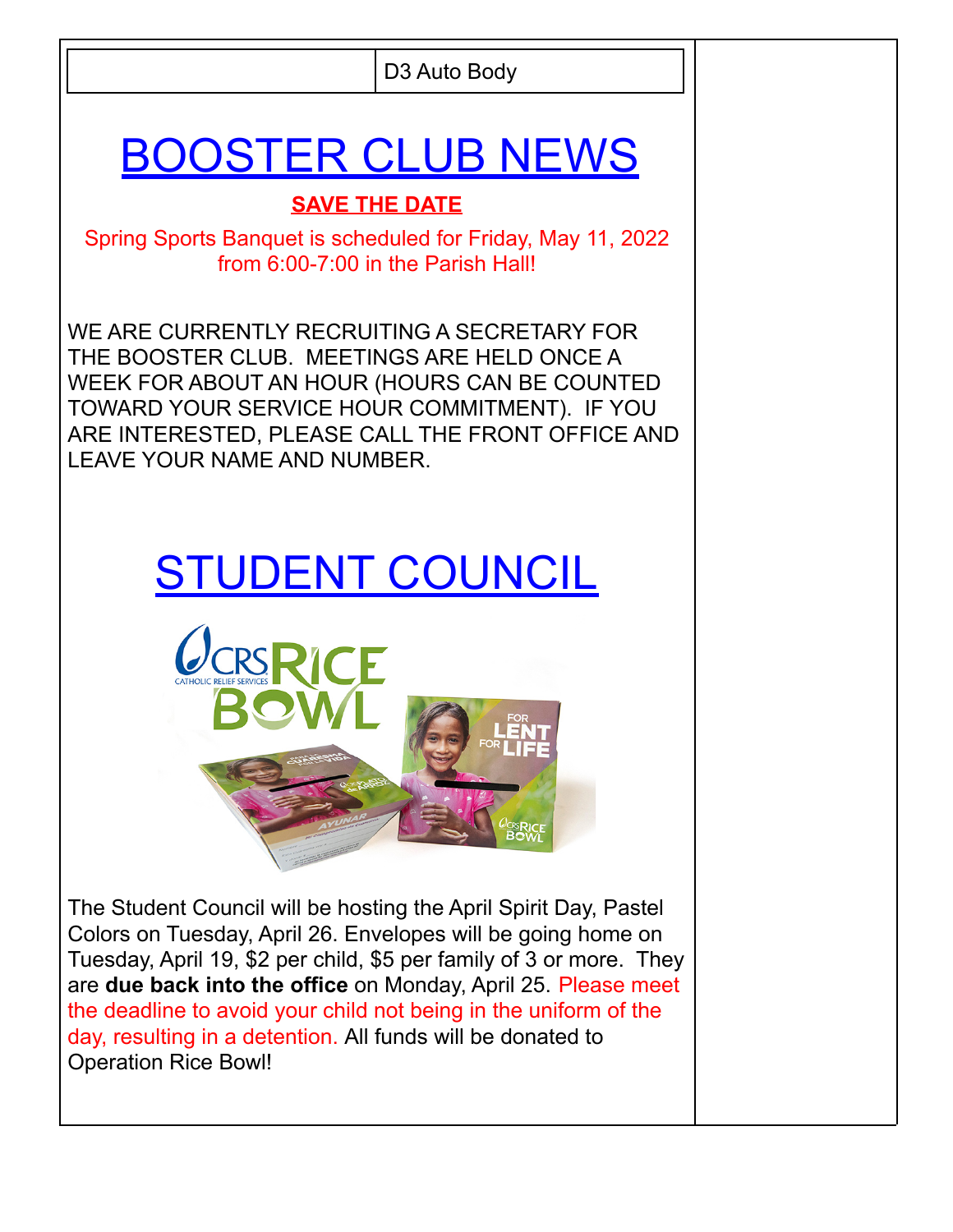

Student Council will be hosting their annual 7-8 grade All School Dance (SF, IC, Yuma Lutheran, and Southwest Christian) on Friday, April 22, 2022. The Hawaiian themed dance will last from 6:00-9:00 pm in the Parish Hall. You will need to sign your child in and out and provide information if someone other than yourself is going to pick your child up. Entrance fee will be \$3 and one non-perishable food item and \$5 with no Hawaiian outfit.

#### **School Dress code Applies**

No short shorts, No spaghetti straps, sleeveless shirts need to be three fingers wide, and dresses or skirts need to be 3 inches above the knee. Girls can wear light make-up.

# **ST. FRANCIS PARENT CLUB MEETINGS**

Please join us at any of our meetings and see what we are all about! We always need new and more members. Your attendance can be counted toward your volunteer hours!

| Home and<br>School  | April 20 | 5:30 | Via Zoom            |
|---------------------|----------|------|---------------------|
| <b>Booster Club</b> | April 7  | 6:15 | Teachers'<br>Lounge |
| Advisory<br>Council | April 7  | 5:00 | Teachers'<br>Lounge |
| Dads' Club          | April 7  | 7:00 | TBD                 |

# **Box Tops App**



**Donating Box Tops to Saint Francis School will now be easier than ever!** Please download the Box Tops App on your Smartphone. Box Tops will be transitioning from the physical Box Tops to digital only. All you will need to do is scan your grocery receipt into the app and all your Box Top